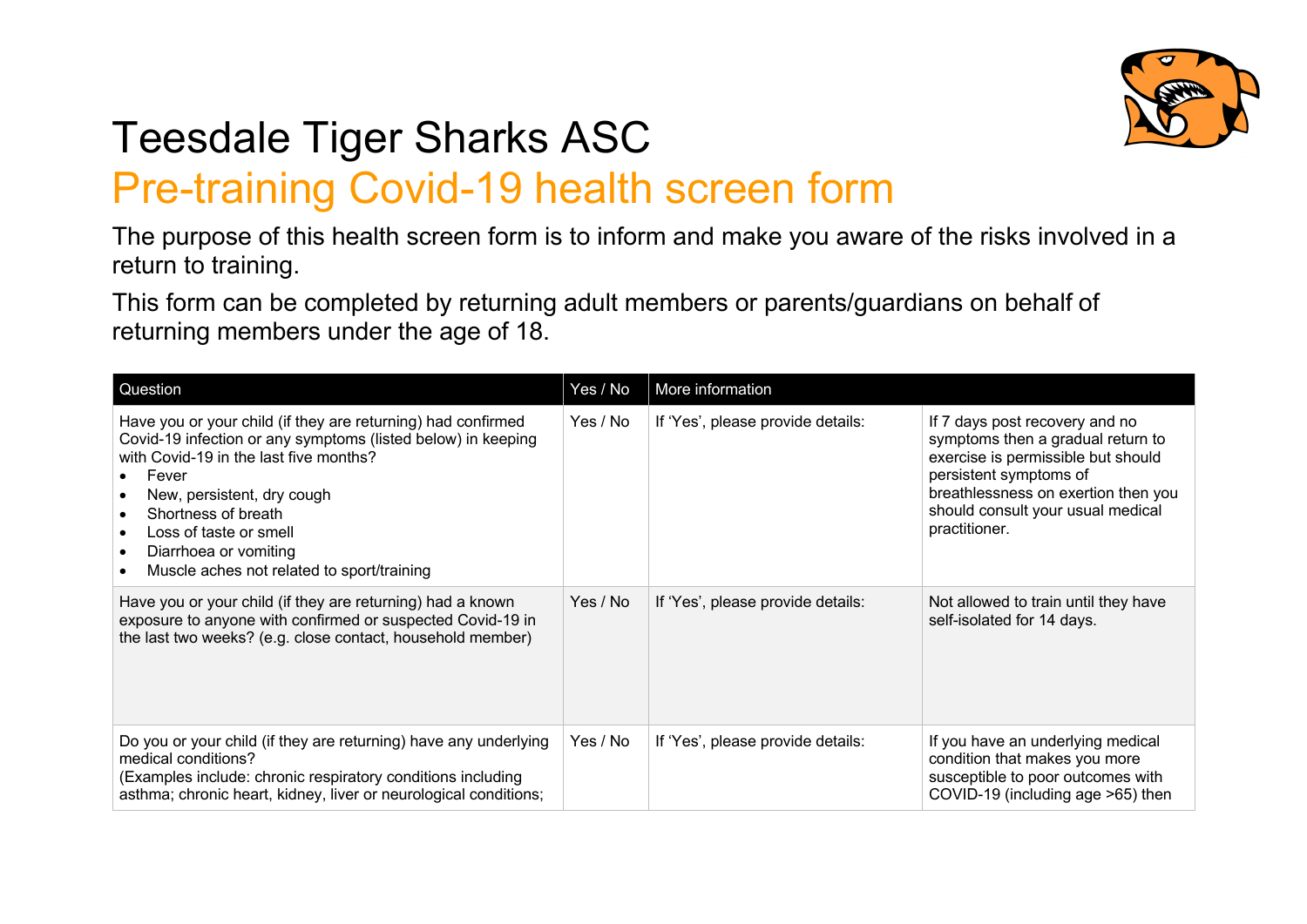| diabetes mellitus; a spleen or immune system condition;<br>currently taking medicines that affect your immune system such<br>as steroid tablets)                                                                                      |          |                                   | you should consider the increased<br>risk and may want to discuss this with<br>you usual medical practitioner                              |
|---------------------------------------------------------------------------------------------------------------------------------------------------------------------------------------------------------------------------------------|----------|-----------------------------------|--------------------------------------------------------------------------------------------------------------------------------------------|
| Do you or your child (if they are returning) live with or will you<br>knowingly come in to close contact with someone who is<br>currently 'shielding' or otherwise medically vulnerable if you<br>return to the training environment? | Yes / No | If 'Yes', please provide details: | This is an individual call but<br>awareness of risks and the<br>appropriate precautions should be<br>taken.                                |
| Do you fully understand the information presented in the Covid-<br>19 Return To Training briefing and accept the risks associated<br>with returning to the training environment in relation to the<br>Covid-19 pandemic?              | Yes / No |                                   | Additional explanation required in this<br>circumstance and if understanding is<br>not forthcoming they should be<br>advised not to train. |

Able to train: □ Yes | □ No

Sought Medical advice: □ Yes | □ No

Medical advice received (copy attached or brief summary captured below):  $\Box$  Yes |  $\Box$  No